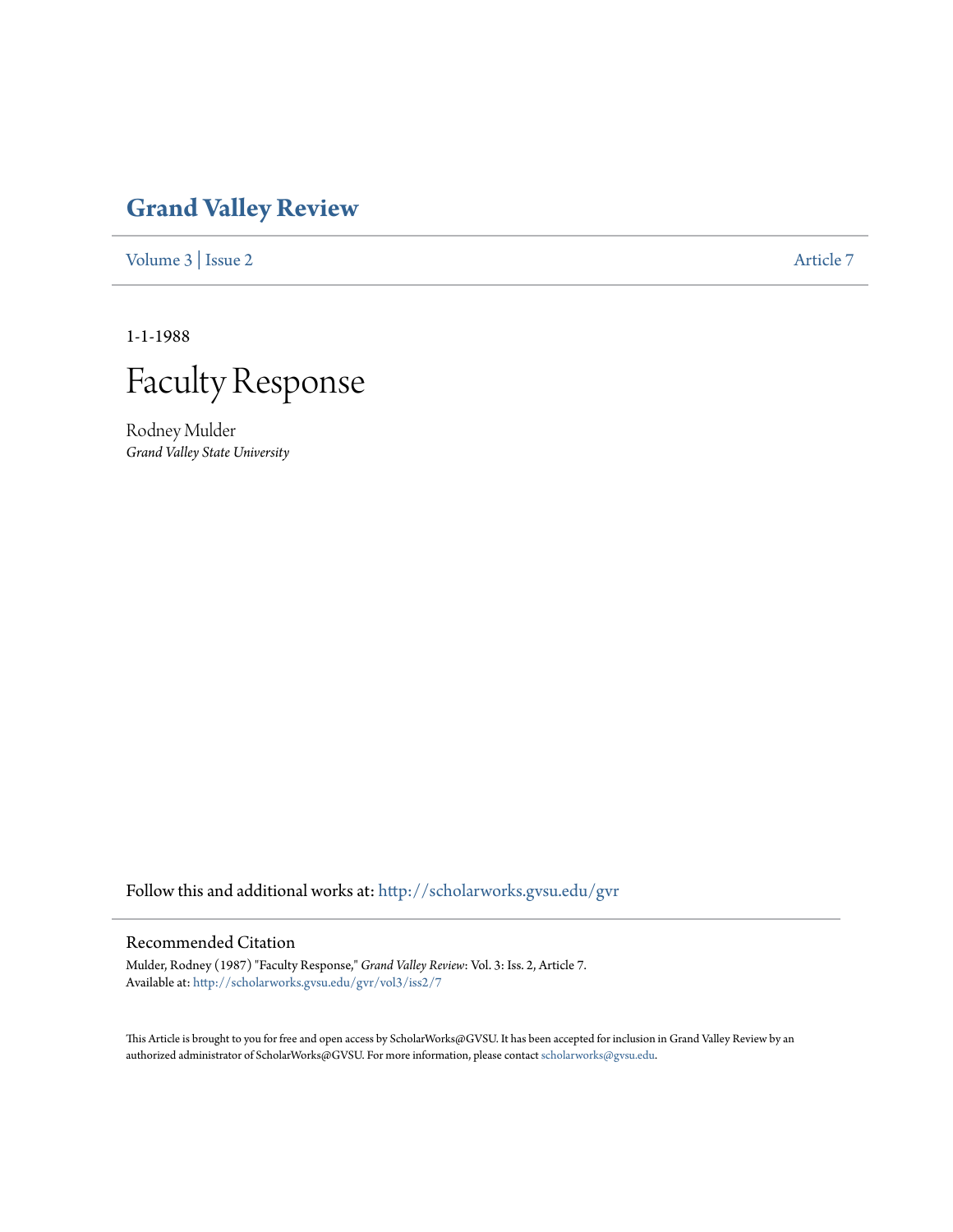## RODNEY MULDER

In his address to the GVSU faculty last Fall, President Lubbers posed again the question which has been repeatedly asked since 1963, namely, once the major campus of GVSU was located in Allendale, how much of a presence should there be in Grand Rapids? His conclusion, stated as a premise in his introduction of the speech, reveals his position that there should be two campuses, one in Allendale and one in Grand Rapids, each with a separate focus, and possibly differing tasks for professors and students. Indeed, questions about where to locate the education provided for students by faculty members have been seriously and painfully posed since 1963 at least. When the founders of the nascent institution debated the point about site, there were several suitable tracts of land in the three county area under consideration. It is important to remember, however, that the early vision for Grand Valley State was to establish a series of four small (1500 students) liberal arts units which would offer only a balanced liberal arts curriculum. The Allendale site seemed idyllic for the kind of detached learning about to take place.

However, the social consciousness of the 1960's rumbled even through Allendale. By the fall of 1967, the start of only the fourth year of the college, there were already cracks in the seemingly implacable wall of pure detached learning. Alternative colleges with significantly dissimilar styles of pedagogy were embraced soon after, albeit reluctantly by some. Important for this discussion is the fact that many faculty members and students saw the importance of doing certain tasks in an urban setting. Indeed in 1969 the Grand Rapids Foundation gave a considerable amount of money to Grand Valley State to begin an Urban Studies Institute, and academic courses from several departments were offered in various locations in the city. Many of the artists on campus used a variety of urban settings to showcase their work. By the mid and late 1960's there were significant pieces of research done in many disciplines using an urban setting. Indeed, the Grand Rapids community took us more seriously when we were present there and from the beginning expected a good, concerted effort on our part. My point here is simply that many of us have used Grand Rapids as a campus for two decades or more, and the direction President Lubbers urges upon us is really the culmination of efforts commenced over twenty years ago, almost from the beginning of Grand Valley State.

Of greater importance than our history of involvement in Grand Rapids is the growing size, prosperity and diversity of the Grand Rapids metropolitan area. It is apparent to all that the economic base of the area is fast becoming the best in Michigan.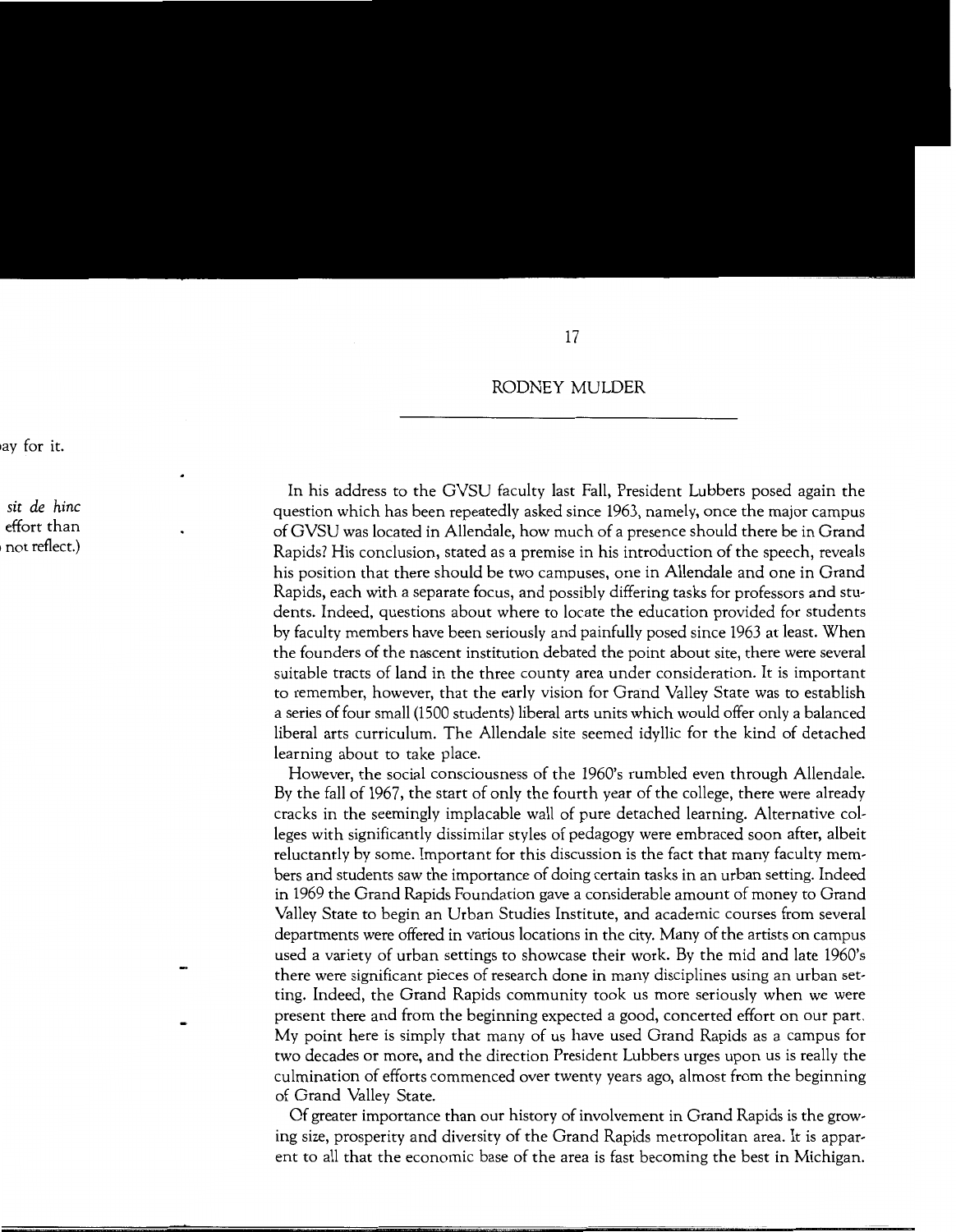Most of the new jobs and many of the existing ones in the private and public sector will demand higher and higher levels of education and technical competence. President Lubbers is certainly correct when he states that "In modern America each region that has a city at its core needs a blend of research, graduate education, continuing education at the undergraduate level, telecommunications, consulting services, and access to a significant library to survive as a desirable place to live:' It is now up to us to decide whether we want to be the university which is the catalyst for this, or if we wish to retreat from Grand Rapids and leave these functions to one or more other universities. It seems to me that GVSU, as an emerging university, could ably serve 15,000 students by the year 2000, given the projected economic and population growth and concomitant needs of the region. With careful, yet aggressive planning, this appears to me to be a modest, not an unrealistic proposal.

To examine the model outlined by President Lubbers, it may be helpful to briefly look at three other postures GVSU could adopt. First the two extremes. There are some who suggest that we took the wrong path many years ago when we began to offer professional programs, some at the graduate level. They would have us be mainly a "pure" liberal arts college for which the Allendale campus by itself is more than adequate. Some who suggest this position would also reduce the size of the faculty and student body to the 6000 student level once espoused by the founders of the college. Ideally, most students would live on campus to populate a residential undergraduate college. It seems to me, however, that as a public institution with regional obligations and aspirations, we have moved far beyond this posture and it would be a form of political and curricular suicide to retreat to this small, mainly liberal arts only stance.

The other extreme would be to construct a university in which the two campuses would be virtually separate, autonomous entities. It would be patterned after the University of Michigan at Ann Arbor, Flint and Dearborn. We obviously have neither the size nor distance which would call for this posture, and duplication costs alone make this easily dismissable.

The two, intermediate postures proposed assume that GVSU is an emerging, growing institution. The population and economic growth described earlier necessitates two kinds of growth for us. First, we will continue to see an increasing demand for good undergraduate offerings, some from full-time and some from part-time students. In a sizeable metropolitan area, there will surely be larger numbers of older students who want their first bachelor's degree or wish to retrain themselves for a new profession. Second, the demand for graduate programs will certainly escalate, joined by more and more requests for basic and applied research. These come from the public as well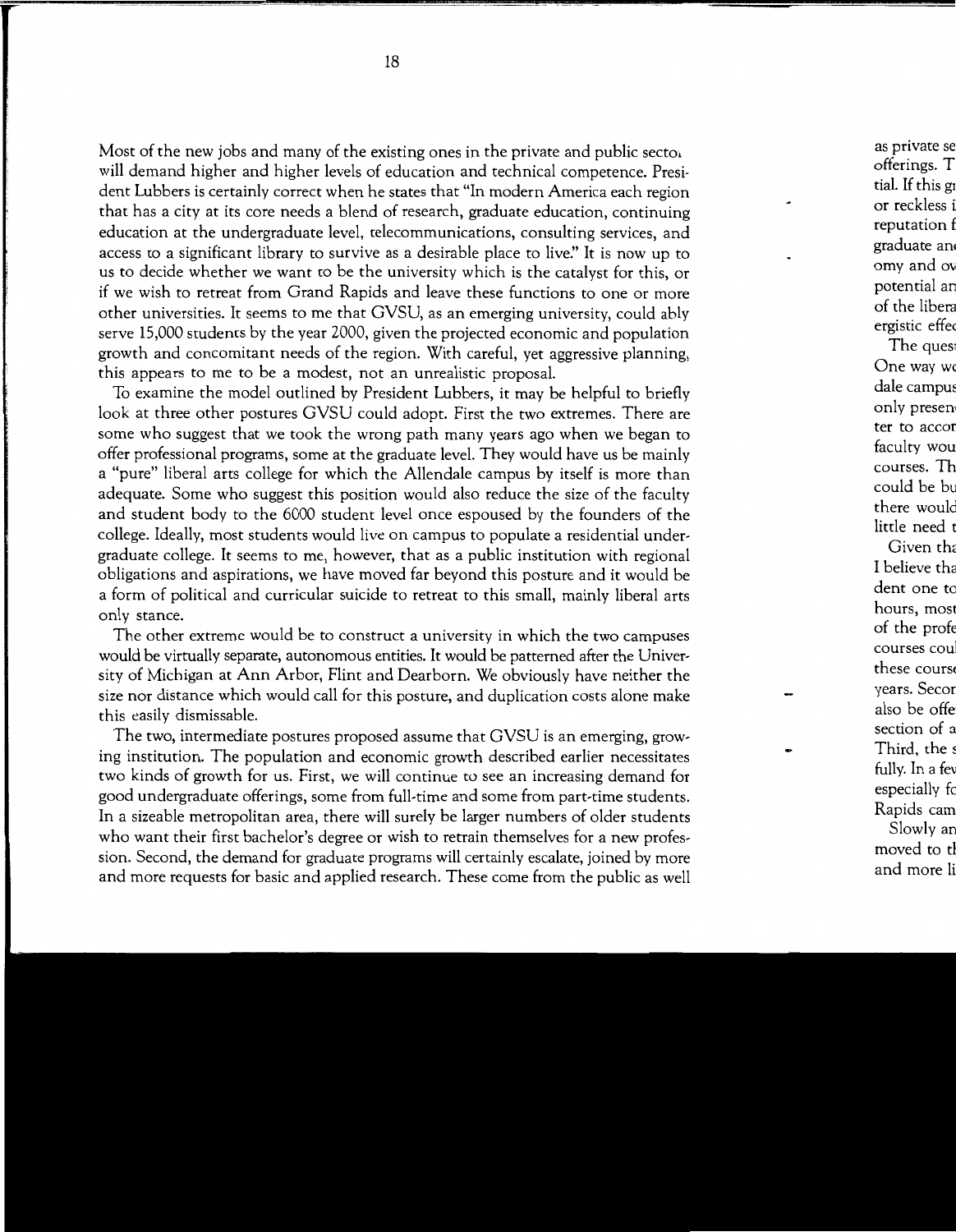as private sector. Just in the last five years there has been a 50% increase in credit hour offerings. The pressures to meet the expanding needs of the region will be substantial. If this growth is well planned there is no need to consider it as unbridled, haphazard or reckless in any sense. What we are building is a University whose undergraduate reputation for general education and the liberal arts is improving, and whose undergraduate and graduate professional programs meet regional needs to improve the economy and overall quality of life. Some argue that to do one of these well negates the potential and quality of the other. I believe the inverse is true. That is, as the quality of the liberal arts and professional programs grows, they have a healthy kind of synergistic effect on each other.

The question then is not whether to grow, but how fast and where to locate it. One way would be to continue to construct more and more buildings on the Allendale campus to house additional classrooms, faculty offices and support services. The only presence in Grand Rapids would be the newly constructed Grand Rapids Center to accommodate the engineering and evening graduate programs. In the main, faculty would remain on the Allendale campus, as would almost all undergraduate courses. The Grand Rapids presence would be minimal. Perhaps research facilities could be built in the future. The two major advantages to this plan would be that there would be few faculty "split" from the Allendale campus and there would be little need to have support services in Grand Rapids, especially library holdings.

Given that we are a state university, mostly serving the western Michigan region, I believe that the two campus model proposed by President Lubbers is the most prudent one to adopt. In Grand Rapids we should offer, during daytime and evening hours, most of our graduate courses and most of the third and fourth year courses of the professional programs. Even some of the junior and senior level liberal arts courses could be offered there. I would qualify this in several respects, however. First, these courses should be phased in slowly, with careful planning over the next 10-15 years. Second, at the undergraduate level whatever is offered in Grand Rapids should also be offered on the Allendale campus if the enrollment warrants it. If only one section of a course can be offered it probably should be on the Allendale campus. Third, the support services needed in Grand Rapids should also be phased in carefully. In a few years, much of the library work needed will be done by computer hook-up, especially for journals and reports. But the library resources needed for the Grand Rapids campus remains one of the most important issues to be resolved.

Slowly and carefully, most faculty teaching in the professional programs should be moved to the Grand Rapids campus. As we become larger and begin to look more and more like a real university, there will be greater decentralization of authority in